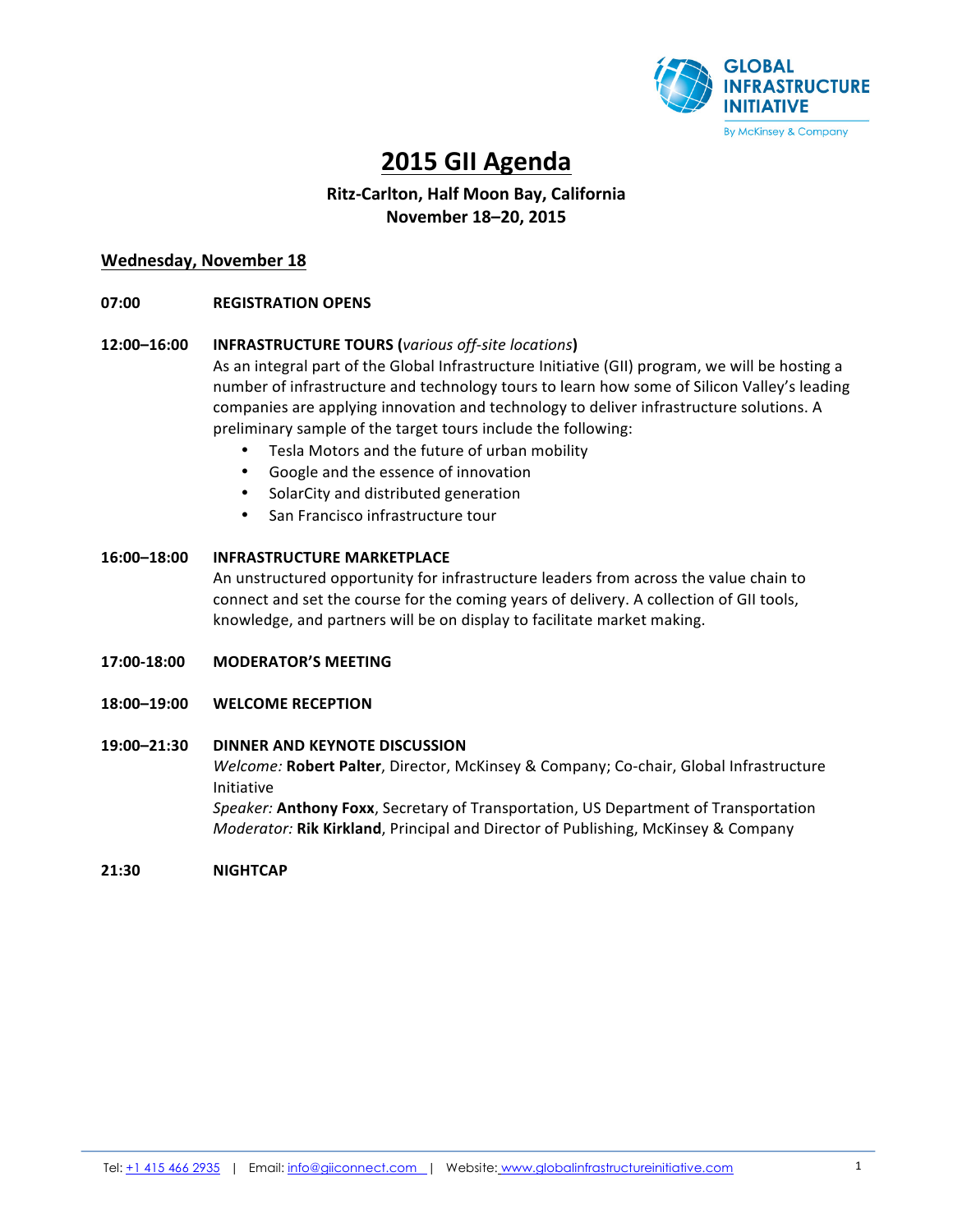# **Thursday, November 19**

# 06:30-07:30 **SUNRISE COASTAL RUN**

All participants are invited to join running legend, Dean Karnanzes, for a gentle coastal run and discussion on how to maintain your performance. All ages and abilities are welcome. Special guest: Dean Karnanzes, Athlete, author, and entrepreneur

# **07:30–08:30 NETWORKING BREAKFAST**

# **08:30-09:00 DRIVING INNOVATION IN INFRASTRUCTURE**

Of the 25 actions identified in Rio, three themes stood out: invest early in preparation, build skills in both industry and government, and involve the public. How are these trending? What else needs to happen to enable innovation and improve delivery? **Opening remarks:** 

**Julian Mills**, Principal, McKinsey & Company; Co-chair, Global Infrastructure Initiative *Facilitators:* 

**Carol Browner**, Senior Counselor, Albright Stonebridge Group **Rik Kirkland**, Principal and Director of Publishing, McKinsey & Company

# **09:00–09:10 INSPIRING IDEAS: NO ORDINARY DISRUPTION**

A radically different world is emerging with the collision of four global disruptive forces in play—growth and urbanization in emerging markets, rapid technological change, increasing connectivity, and aging populations. These four forces have been in play since the turn of the century but are now disrupting long-established patterns in every market and sector of the world economy. How are these dramatic world transitions reshaping infrastructure, and what does this mean for your organization?

*Speaker:* **Jaana Remes**, MGI Partner, McKinsey & Company

# **09:10-09:45 PLAN: THE RISE OF CITIES — THE LARGEST DISRUPTION THE WORLD HAS EVER SEEN**

Approximately 3.9 billion people live in cities and this is expected to increase to 6.5 billion by 2050. Coupled with accelerating technology and changing user needs, infrastructure planning has become a dynamic business. How do infrastructure planners get ahead of the curve to meet future needs while maintaining existing infrastructure services? *Panelists*: 

**Trevor Fowler, City Manager, Johannesburg Uwe Krueger, Chief Executive Officer, Atkins Kasim Reed,** Mayor, Atlanta *Moderator:* **Jonathan Woetzel**, Director, McKinsey & Company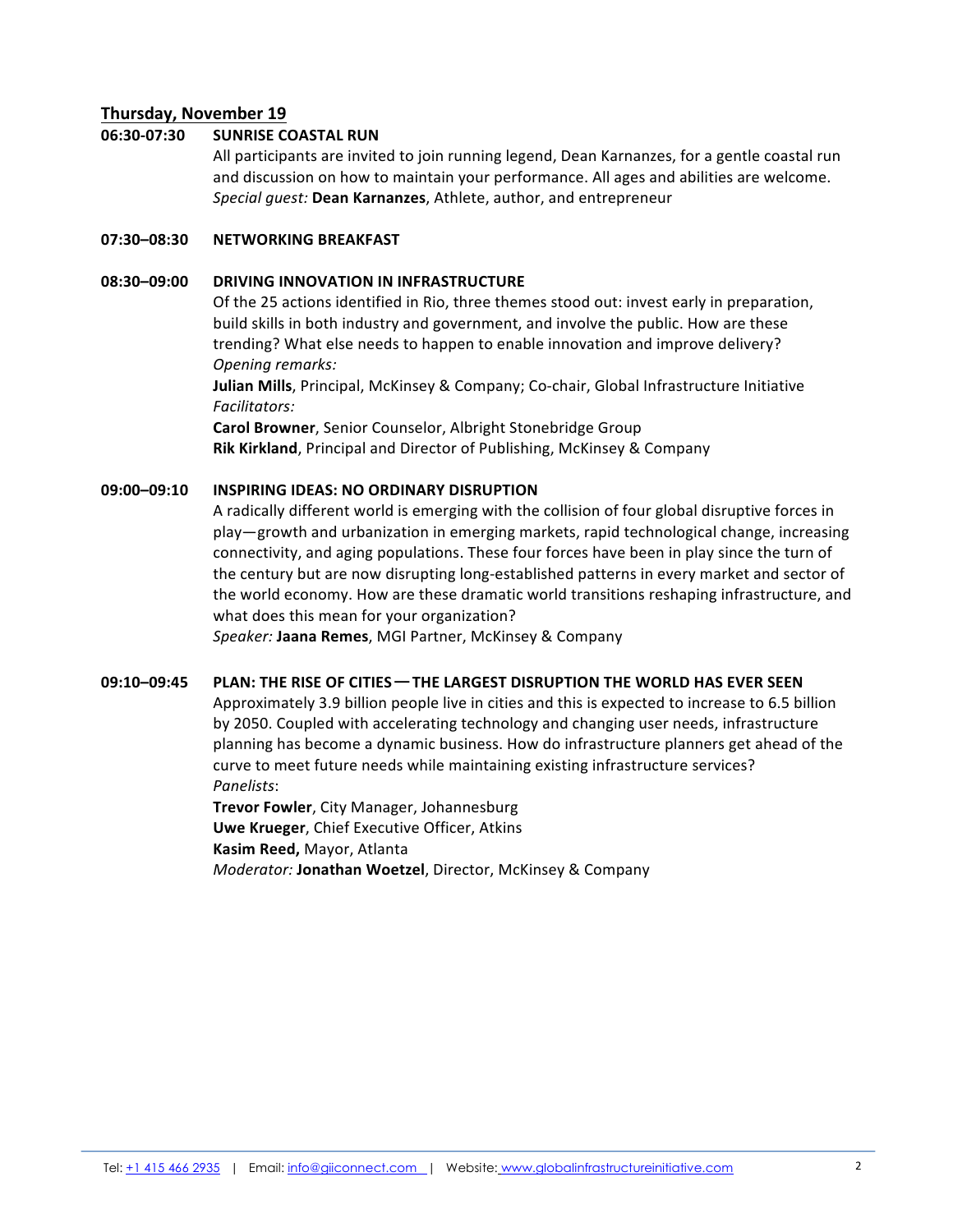### **09:45–10:20 FINANCE: BUILDING A CREDIBLE PIPELINE OF BANKABLE PROJECTS**

Investors express concern that there are insufficient quality infrastructure projects that offer the right risk/return ratio to attract capital. Simultaneously, governments and developers would like to see investors take on greater risk in infrastructure projects. Do governments have unrealistic expectations about risk and return, or is the private sector too reactive in helping governments understand what makes a bankable deal? How do we to create more bankable projects?

*Panelists:* 

**Thierry Déau, Chief Executive Officer, Meridiam** Liew Mun Leong, Chairman, Changi Airport **Jordan Schwartz, Head of the Global Infrastructure Facility, World Bank Group** *Moderator:* Tyler Duvall, Principal, McKinsey & Company

# **10:20-10:55 BUILD: ENABLING INNOVATION IN THE CONSTRUCTION SECTOR**

Entrepreneurs and tech companies are exceptional at creating environments that inspire innovation. The construction sector has been less successful, typically pursuing only incremental change, resulting in flat productivity gains over the past 30 years. What will it take to revolutionize construction when fragmentation, cultural resistance, and risk aversion stand in the way? Will integrated approaches, aligned incentives, or communication make a difference?

*Panelists:*

**Michael Marks, Founding Partner, Riverwood Capital; Chairman, Katerra** Jeff Morales, Chief Executive Officer, California High-Speed Rail Authority **Vahid Ownjazayeri**, President, Global Civil & Infrastructure, AECOM *Moderator:* Mike Della Rocca, Principal, McKinsey & Company

#### **10:55–11:25 NETWORKING BREAK**

#### **11:25–12:00 OPERATE: NAVIGATING DIGITAL—TRANSFORMING TRANSPORT INFRASTRUCTURE**

Across industries, customer experience is being redesigned to be omnichannel, personalized, and seamless. Simultaneously, we are seeing massive efficiency gains and new revenue potential in operations, driven by big data, advanced analytics, sensors, and hyperconnectivity. What will it take for leaders to successfully navigate this digital transformation in the transport and travel sectors? How do organizations capitalize on opportunities while managing the threats from new disruptive businesses? *Panelists:* 

**Di-Ann Eisnor, Head of Growth, Waze** 

**Stefan Heck**, Co-Founder and CEO of NAUTO; Fellow at Stanford University **Ketil Solvik-Olsen**, Minister of Transport and Communications, Norway *Moderator:* **Julian Mills**, Principal, McKinsey & Company; Co-chair, Global Infrastructure Initiative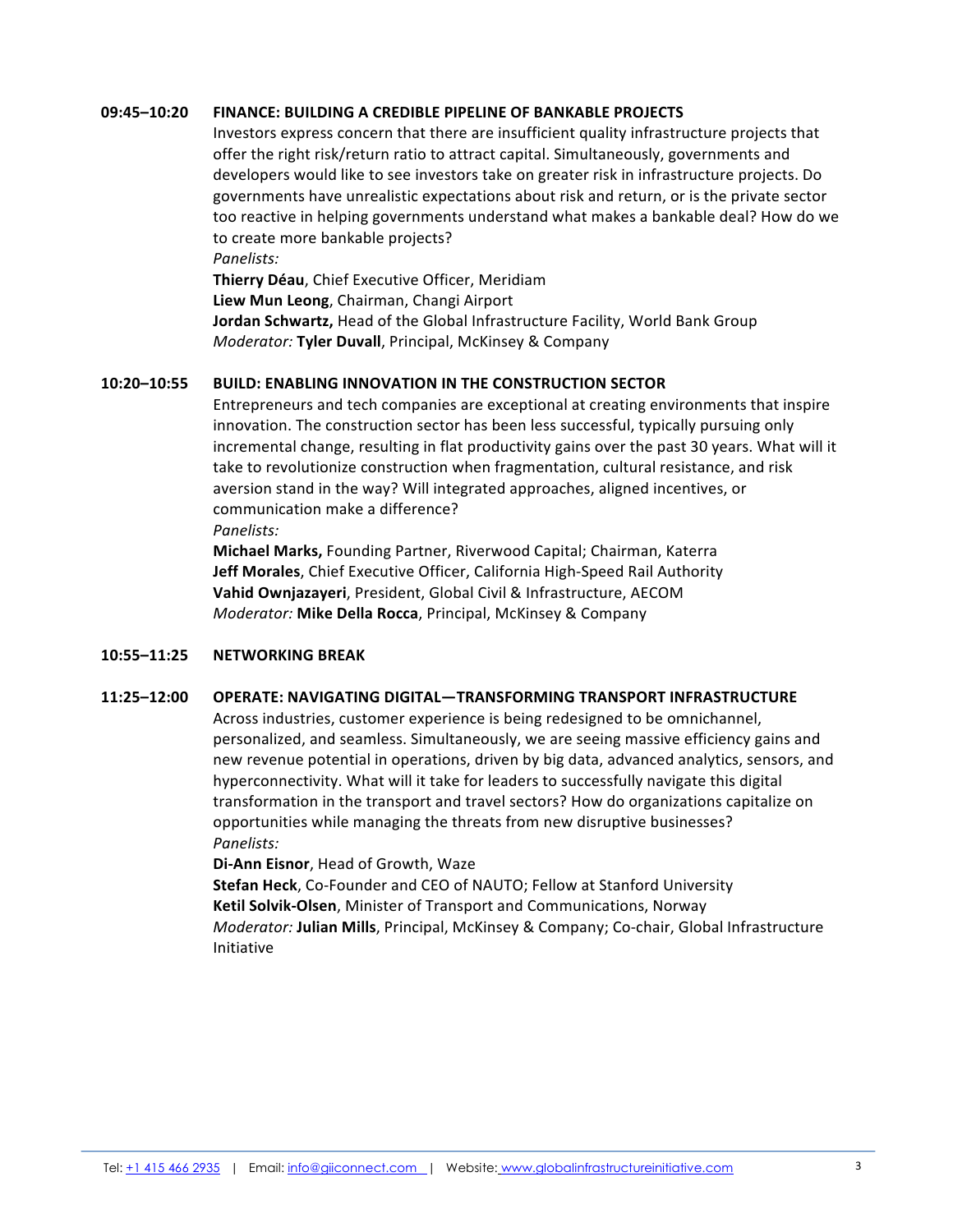### **12:00–12:10 INSPIRING IDEAS: INSIGHTS FROM SPACE**

By 2020, constellations of hundreds of satellites will provide persistent surveillance of every meter of the Earth. Using a combination of high-resolution satellites, artificial intelligence, and advanced statistical-modeling techniques, we can already approximate this future today. Applied to the infrastructure sector, we can monitor construction progress, road conditions, traffic patterns, commodity inventories, and much more. How could this unprecedented tracking and benchmarking capability transform the sector? **Speaker: James Crawford, Chief Executive Officer, Orbital Insight** 

# 12:10-12:45 **DELIVERING THE NEXT TRANSBAY TUNNEL**

The Bay Area is experiencing burgeoning population growth alongside aging transport infrastructure, with no alternative to the Bay Area Rapid Transit (BART) tunnel. Preliminary research indicates that a second multimodal transbay tunnel is critical to provide resilience and sustain economic growth in the Bay Area. This session sets the stage for four structured workshops where GII participants will draw from their collective experiences to determine how to PLAN, FINANCE, BUILD, and OPERATE this megaproject.

*Panelists*: 

**Claus Baunkjær, Managing Director, Femern A/S Ed Lee**, Mayor, San Francisco, California **Libby Schaaf, Mayor, Oakland, California** *Moderator:* Robert Palter, Director, McKinsey & Company; Co-chair, Global Infrastructure Initiative

#### **12:45–14:15 LUNCH**

# **14:15–15:15 DISCUSSION SESSIONS: DELIVERING THE NEXT TRANSBAY TUNNEL**

*Participants select one of four concurrent discussion sessions:* 

# **PLANNING THE NEXT TRANSBAY TUNNEL**

*Discussion leaders:*

**Gillian Gillett**, Director of Transportation Policy, City of San Francisco **Charles Harrington**, Chairman, CEO and President, Parsons **Steve Heminger, Executive Director, Metropolitan Transportation Commission Scott Wiener**, Supervisor for District 8, San Francisco Board of Supervisors *Moderator:* Jonathan Woetzel, Director, McKinsey & Company

# **FINANCING THE NEXT TRANSBAY TUNNEL**

*Discussion leaders:*

**Nuria Haltiwanger**, Chief Executive Officer, ACS Infrastructure Development Laurie Mahon, MD and Head Global Infrastructure Finance, CIBC **Edward Pallesen, Managing Director, Goldman Sachs** *Moderator:* **Robert Palter**, Director, McKinsey & Company; Co-chair, Global Infrastructure Initiative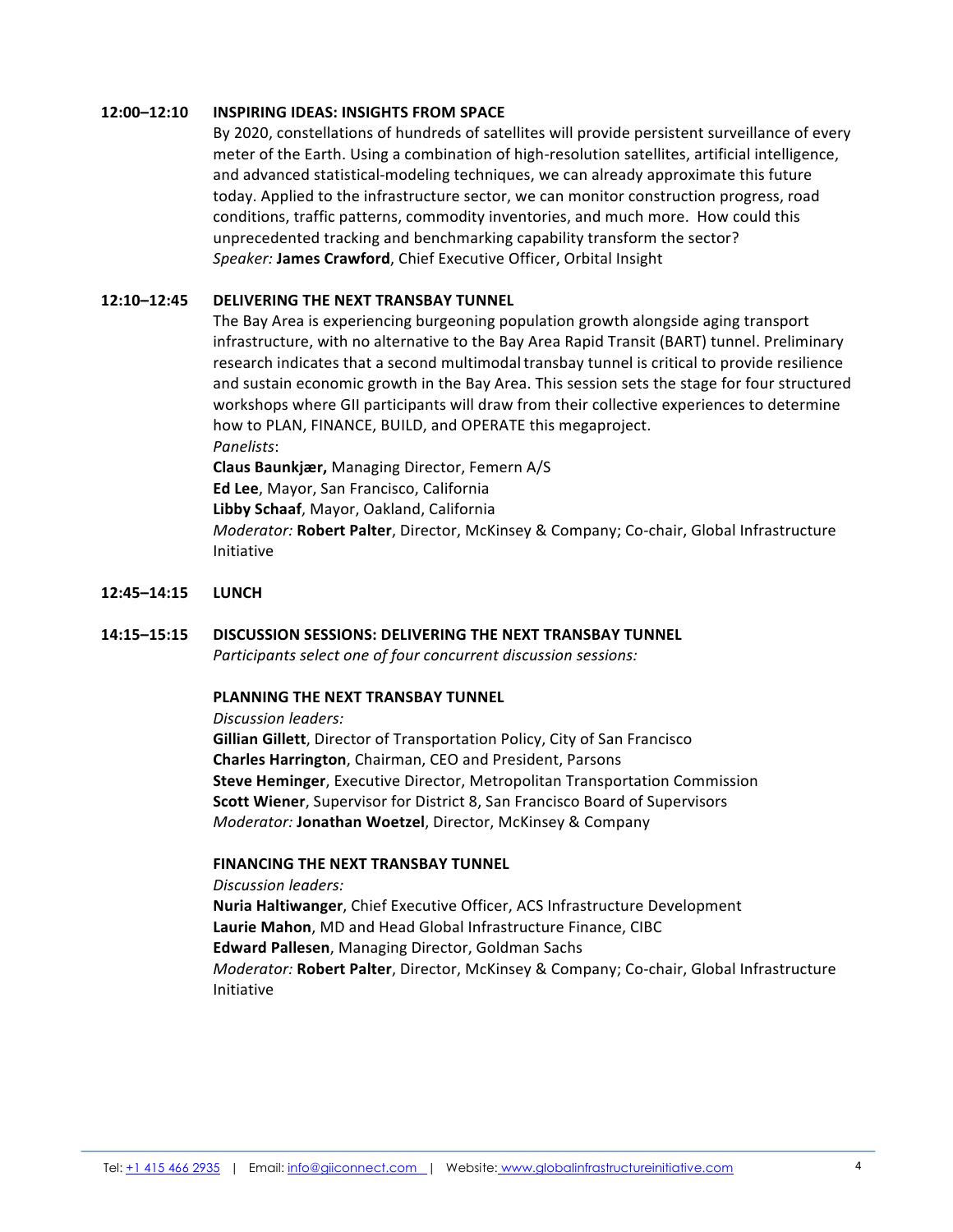#### 14:15-15:15 DISCUSSION SESSIONS: DELIVERING THE NEXT TRANSBAY TUNNEL (continued)

*Participants select one of four concurrent discussion sessions:* 

#### **BUILDING THE NEXT TRANSBAY TUNNEL**

*Discussion leaders:*  **Lee Saage**, former Director Capital Projects; San Francisco County Transportation Authority **Michael Schneider**, SVP and Managing Director, Global Infrastructure Advisory Practice, HDR Engineering **José Valén, International Development Director, Acciona Infrastructure** *Moderator:* John Means, Principal, McKinsey & Company

#### **OPERATING THE NEXT TRANSBAY TUNNEL**

*Discussion leaders:*

**Tilly Chang**, Executive Director, San Francisco County Transportation Authority **Chantal Sorel, Managing Director, SNC-Lavalin Torbjörn Suneson**, Senior Advisor, Swedish Transport Administration

*Moderator:* Julian Mills, Principal, McKinsey & Company; Co-chair, Global Infrastructure Initiative

# 15:25-16:25 **DISCUSSION SESSIONS**

*Participants select one of four concurrent discussion sessions:* 

# **PLAN: URBAN MOBILITY — PLANNING FOR GREATER ACCESS**

Rapid urbanization, technology gains, and changing user behaviors have caused the urbanplanning models and mobility strategies of the past to become redundant. Simultaneously, our cities have become the incubators of innovation and efficiency. What new models are required to better integrate urban planning and mobility? What actions can infrastructure leaders take now to set the course for success?

*Discussion leaders*: 

**Tim Kentley-Klay**, Co-founder, ZOOX **Bruce McCuaig**, President and CEO, Metrolinx **Jay Walder, President and CEO, Motivate** *Moderator*: Stefan Heck, Co-Founder and CEO of NAUTO; Fellow at Stanford University

#### **FINANCE: FIXING PUBLIC-SECTOR INFRASTRUCTURE FINANCE**

Pundits believe that governments can finance infrastructure better than private capital can, using infrastructure banks or bonds. The default assumption is that public money is cheaper. Yet government funds are often constrained by debt challenges, strained budgets, inflated costs, and the threat of higher taxes. How do we move beyond this debate to get critical infrastructure financed? What are the collective lessons from more than 20 years of public–private partnership financing on whom should play where? *Discussion leaders:*

**Marcia Hale, President, Building America's Future Robert Milliner, Director, Global Infrastructure Hub Pär Nuder, Chairman, AP3 Werner von Guionneau**, Chief Executive Officer, InfraRed Capital Partners *Moderator:* Tyler Duvall, Principal, McKinsey & Company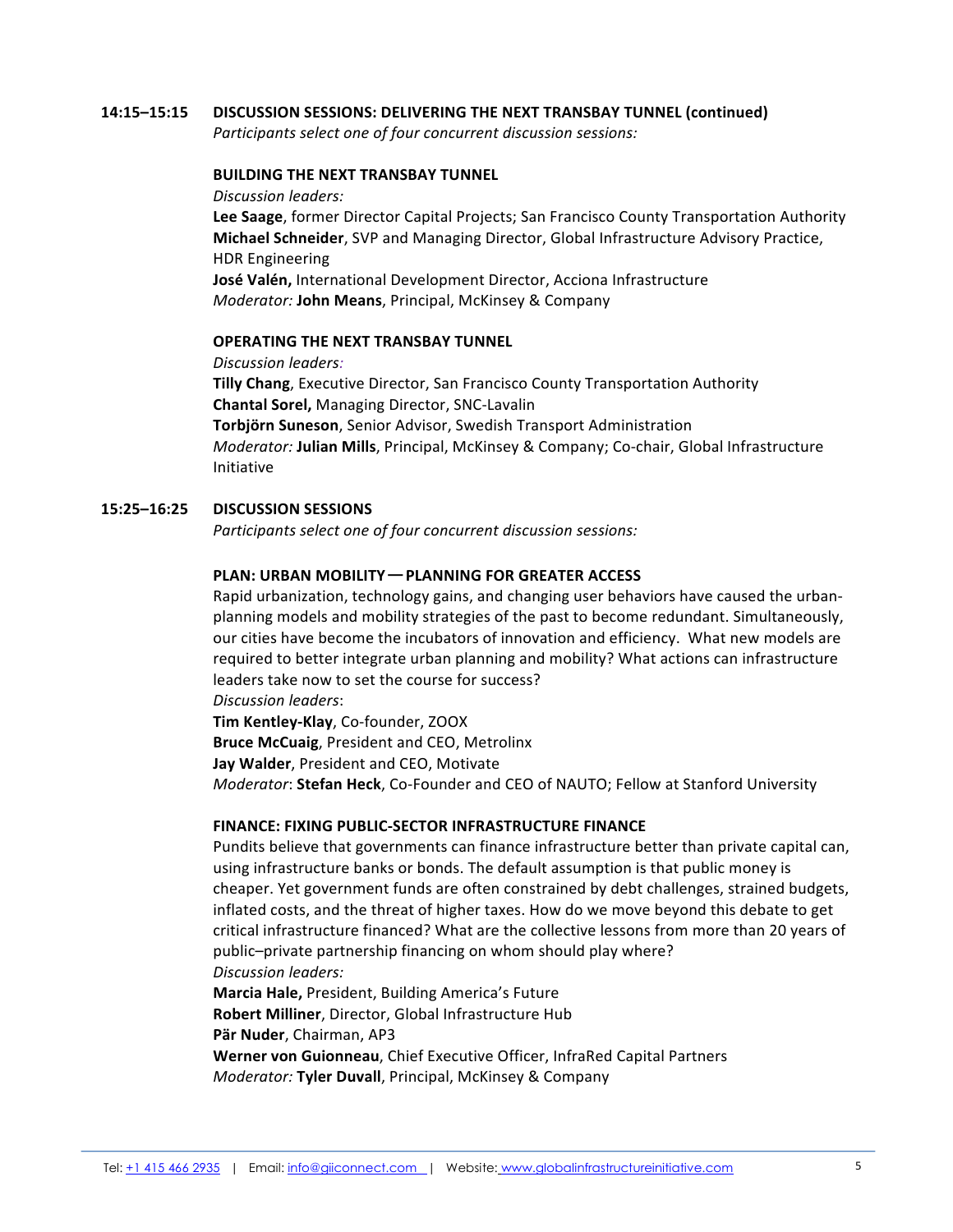# **15:25–16:25 DISCUSSION SESSIONS (continued)**

*Participants select one of four concurrent discussion sessions:* 

# **BUILD: DISRUPTIVE COST REDUCTION**

Many industries have systematically reduced manufacturing costs by optimizing their procurement and supply chains, applying lean practices, and better aligning plans with customer needs. What levers can we apply to move the needle in the global engineering and construction industry? How can we use technology to better connect design, procurement, construction, and asset operation to reduce overall cost? *Discussion leaders:* 

**Anton Affentranger, Chief Executive Officer, Implenia Steven Berglund**, President and CEO, Trimble Navigation **Héctor García, Region President for Latin America, Bechtel Sunny Wang**, General Manager, Broad Group USA *Moderator:* Maria João Ribeirinho, Principal, McKinsey & Company

# **OPERATE: LEVERAGING DATA TO OPTIMIZE PERFORMANCE**

Most infrastructure owners and investors would welcome the use of data to optimize performance of their asset, both with respect to utilization and operating costs. What is possible today and what benefits can we expect? What regulatory, structural, and process preconditions are required to deliver on the promises beyond the technical concept? Can we leverage data and technology to drive revenue in assets? *Discussion leaders:* 

Lance Hockridge, Managing Director and CEO, Aurizon Holdings Leigh Jasper, Chief Executive Officer, Aconex **Ashay Prabhu, Managing Director and Co-founder, Assetic Thomas Siebel, Chief Executive Officer, C3 Energy** *Moderator:* Adrian Booth, Principal, McKinsey & Company

#### **16:25–16:40 SWITCH BREAK**

#### **16:40–16:50 INSPIRING IDEAS: NEW TRENDS IN INFRASTRUCTURE FINANCING**

Affordable solar and storage technologies are turning every house into a power plant and every car into a battery. These movements towards distributed infrastructure have been accompanied by new ways of financing infrastructure, where capex is paid for directly by the consumer, often financed by the infrastructure service providers via long term contracts. Who are the leading innovators, what are the business models, and how will this disrupt transport infrastructure?

Speaker: Michael Linse, Partner, Kleiner Perkins, Caufield and Byers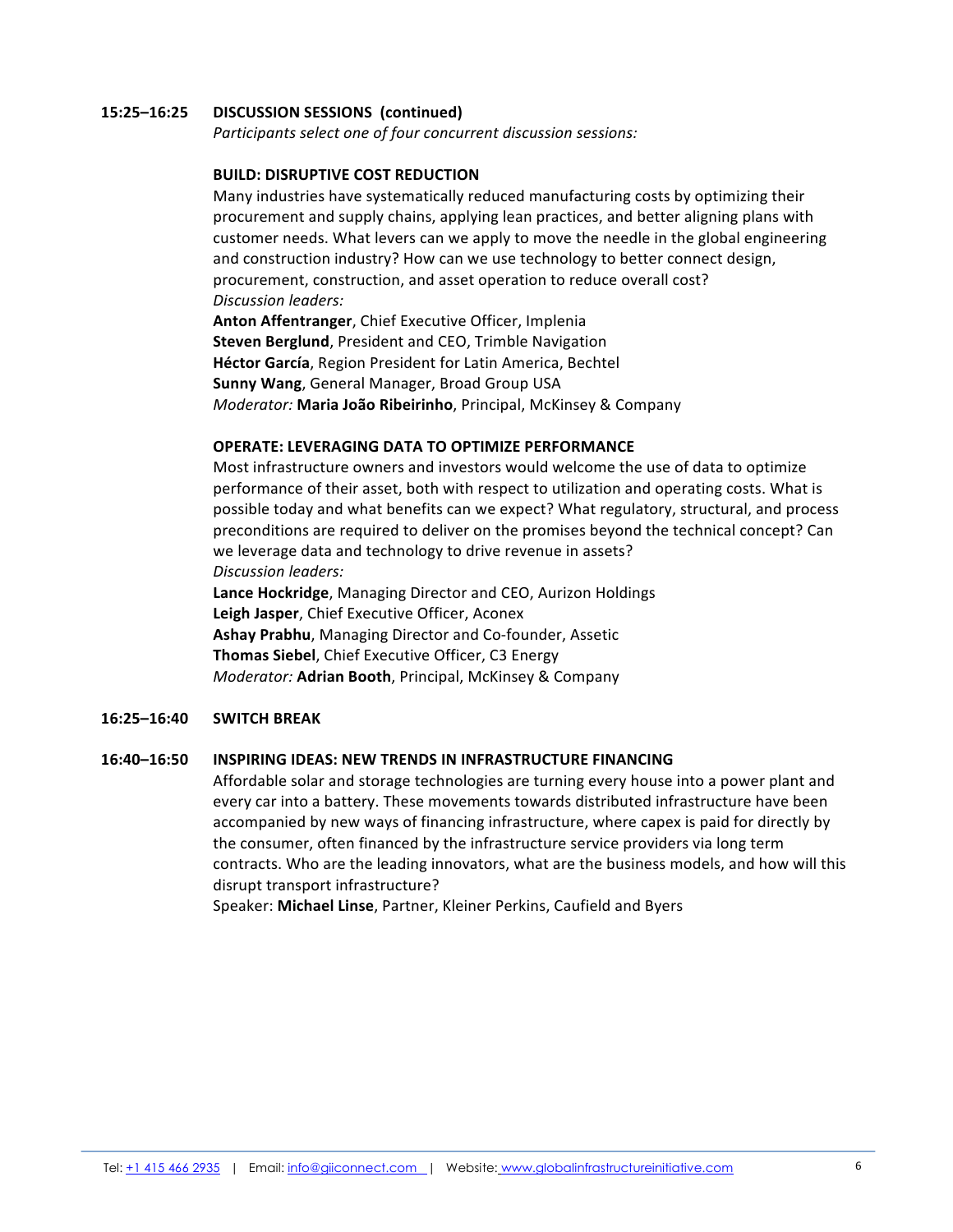# **16:50–17:25 MAINSTREAMING DISASTER RISK REDUCTION AND RESILIENCE**

The global community is increasingly aware that the delivery of critical infrastructure must include robust disaster risk reduction and resilience plans to account for climate change, natural disasters, and extreme weather. Yet experience consistently highlights that we are underinvesting. What factors influence the way that mitigation, adaptation, and resilience are prioritized in infrastructure planning and delivery today? What sectors and institutions are best placed to lead and how can global leaders overcome collective inertia? How can the future costs of inaction be better reflected in our decision making today? *Panelists*: 

**Michael Berkowitz, President, 100 Resilient Cities, Rockefeller Foundation Ed Jackson**, Major General, US Army Corps of Engineers **Kit Miyamoto, President & CEO, Miyamoto International** *Moderator*: Carol Browner, Senior Counselor, Albright Stonebridge Group

# **17:25–17:35 INSPIRING IDEAS: MAPPING THE FUTURE**

Infrastructure connects and defines us—our roads, pipelines, and Internet cables shape our opportunities, vulnerabilities, and identities. Global infrastructure connectivity is transforming the world from political to functional maps such that how we use the world matters more than how we legally subdivide it. This session explores how a Connectivity Atlas will become our greatest asset in navigating the future and rebounding from adversity. 

Speaker: Parag Khanna, Managing Partner, Hybrid Reality *Introduction:* Rik Kirkland, Principal and Director of Publishing, McKinsey & Company

- **17:35–19:00 NETWORKING BREAK**
- **19:00–21:30 DINNER AND ENTERTAINMENT**
- **21:30 NIGHTCAP**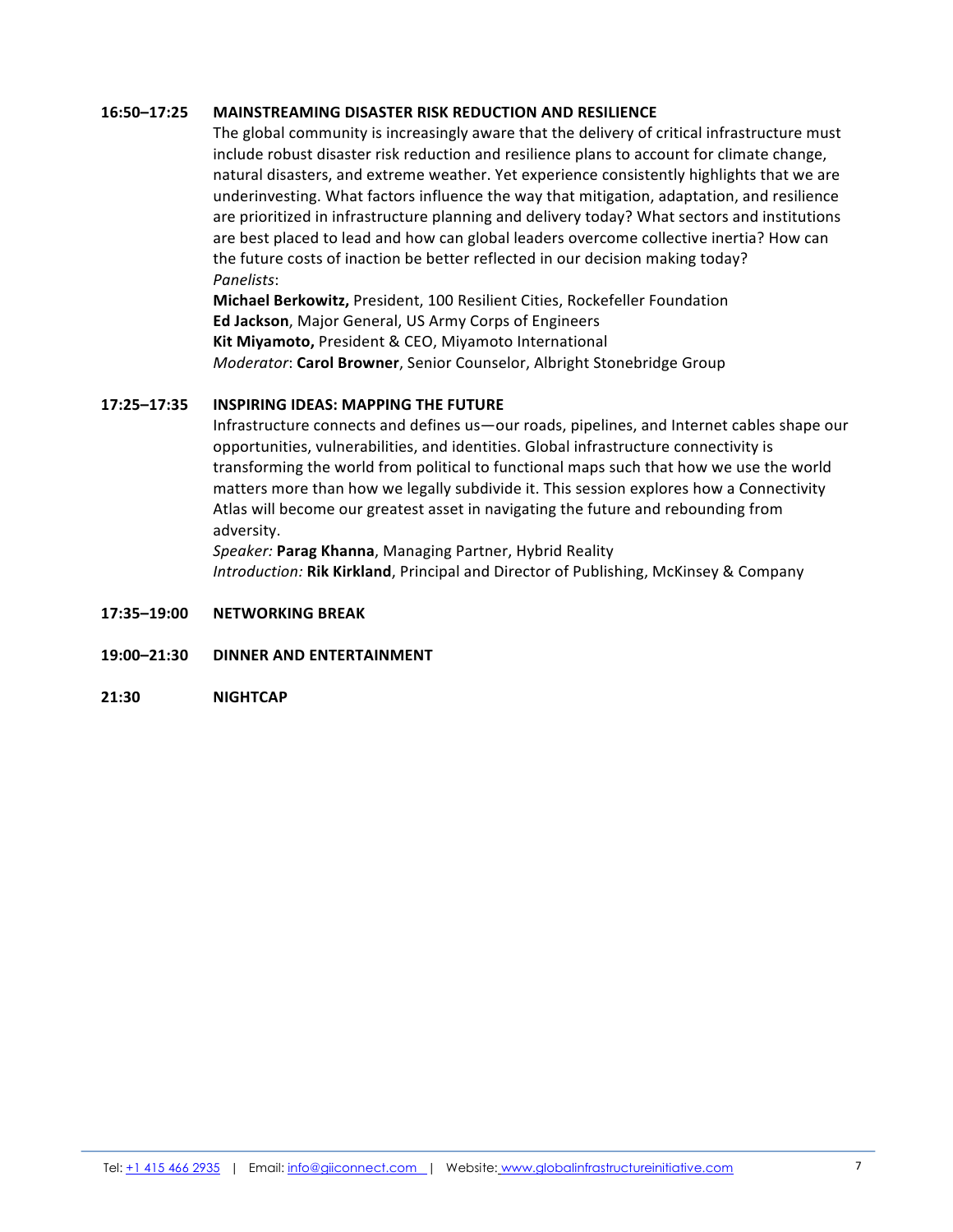# **Friday, November 20**

# 08:00-09:00 BREAKFAST DISCUSSION SESSIONS

*Participants select one of four concurrent discussion sessions:* 

# **PLAN: ECONOMIC MASTER PLANNING FOR MEGA-DEVELOPMENTS**

McKinsey's research indicates that a significant percentage of large real-estate developments fail to create their anticipated economic value. This should be a cause for concern for both developers and government. How can we conduct economic master planning to realize the right asset mix to deliver commercially viable and socially thriving developments? What planning tools and experience do we have at our disposal to get this right? 

*Discussion leaders*:

**Mark Gregg-Macdonald, Group Executive: Planning & Sustainability, Transnet Jason Prior**, Chief Executive, Cities + Places, AECOM **Jorge Quijano,** Chief Executive Officer, Panama Canal Authority **Wong Heang Fine**, Group Chief Executive Officer, Surbana Jurong *Moderator*: **Guangyu Li**, Director, McKinsey & Company

# **FINANCE: BEYOND PRIVATIZATION — FINANCING INFRASTRUCTURE PORTFOLIOS THROUGH ASSET MONETIZATION**

Public-infrastructure owners struggle to find the funds to rebuild and maintain infrastructure assets. Meanwhile, substantial equity is "trapped" in existing assets, without a clear path to monetize them. When full privatization is not a viable path, how do we tap government equity in existing assets to rebuild? *Discussion leaders:* 

**Graham Bradley**, Chairman, Infrastructure New South Wales **Rob Collins**, Executive Director, Global Investments, Hastings Fund Management **Clemente del Valle**, President, Financiera de Desarrollo Nacional **Peter Luchetti,** Vice Chair, California Economic Infrastructure & Development Bank *Moderator:* Aaron Bielenberg, Senior Vice President, McKinsey & Company

## **BUILD: USING BIG DATA FOR BETTER DECISIONS**

New technology is enabling better real-time decision-making, informed by hard data across industries. Correctly applied, big data can drive productivity in the industry and on projects through increased performance transparency and by enabling simulation and prediction. How can we build infrastructure to be responsive and flexible to the real-time data of the future? What data sources are enabling project teams to gain better insight and make better decisions? What are the implementable lessons from case studies? *Discussion leaders:*

**John Beck**, Executive Chairman, Aecon Group

**Peter Chamley, Director, Arup** 

Amar Hanspal, Senior Vice President, Autodesk

**Mike Lewis**, Corporate Manager of Construction & Chief Innovation Officer, Bechtel Group *Moderator:* John Means, Principal, McKinsey & Company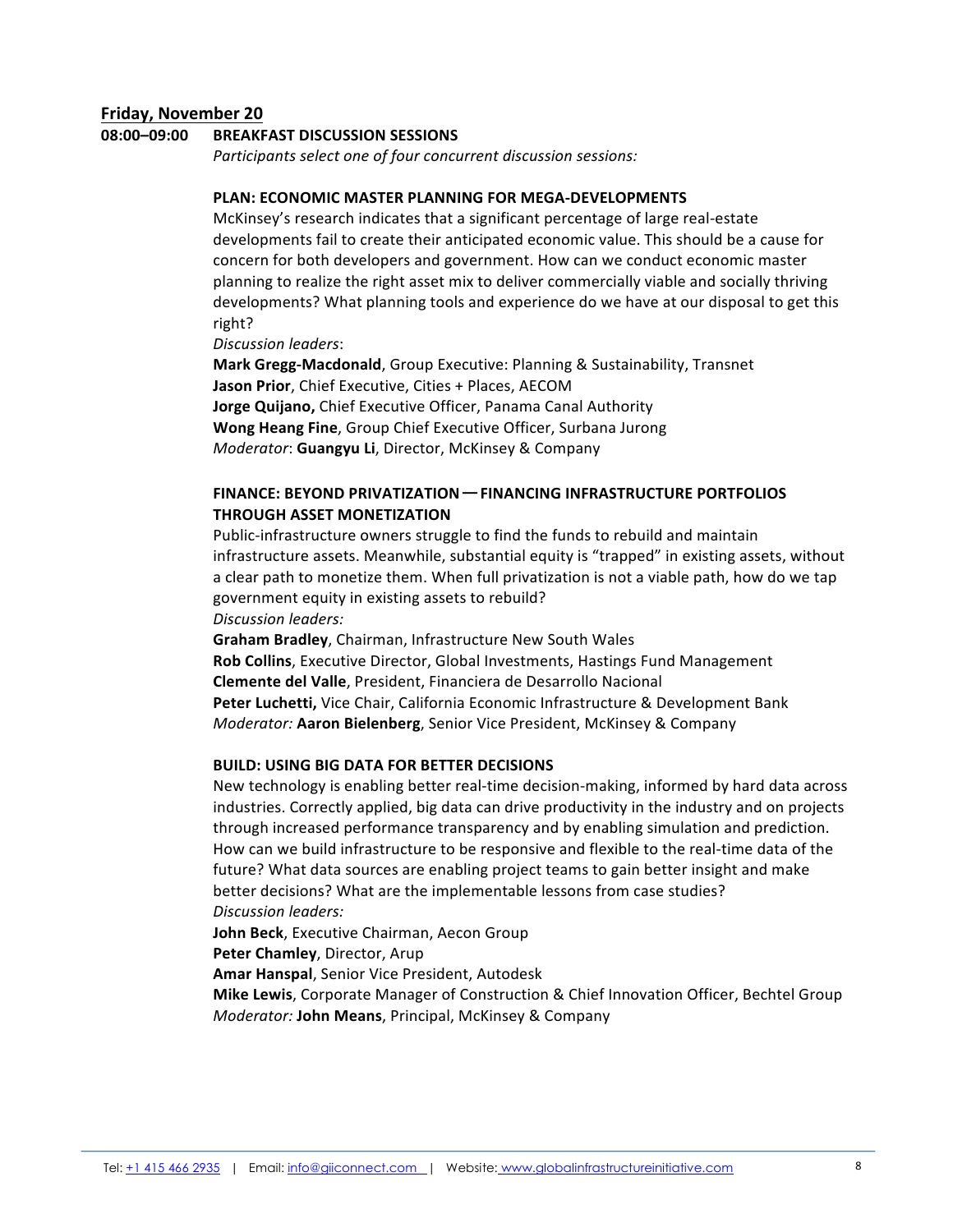### **08:00–09:00 BREAKFAST DISCUSSION SESSIONS (***continued***)**

## **OPERATE: CATERING TO YOUR CUSTOMERS**

Truly understanding your customer's identity, location, and preferences can create great value—both for the customer and for infrastructure providers. While the opportunity is huge, barriers such as privacy rights, organizational change, and stakeholder alignment are significant. How can we achieve win-win outcomes and where is disruption looming? What is working across asset classes today that can be applied more broadly tomorrow? *Discussion leaders:*

**Jose Hernandez**, Executive Vice President South America, Sensus **David Middleton, Chief Executive Officer, Transport Scotland Stephen Shewmaker**, Chairman, Cubic Transportation Systems *Moderator:* **Adrian Booth**, Principal, McKinsey & Company

#### **09:00–09:15 SWITCH BREAK**

# **09:15–09:25 INSPIRING IDEAS: CONNECTED INFRASTRUCTURE**

Tens of billions of devices, machines, and systems are connected, bringing dramatic opportunities to transform how cities and infrastructure operate. We are already experiencing positive outcomes in managing traffic flows, building efficiency, energy, and water use. What is the full potential scenario, leveraging software and analytics, and what does this mean for infrastructure leaders as digital becomes a strategic initiative? Speaker: William Ruh, Chief Executive Officer, GE Digital & Chief Digital Officer, GE

# **09:25–10:00 TACKLING THE BIGGEST INFRASTRUCTURE BOTTLENECK: HUMAN CAPITAL**

Exacerbated by rapid urbanization and infrastructure demand, the lack of qualified human capital may be the biggest bottleneck to infrastructure delivery in the future. What can boards and CEOs do to accelerate the development of skilled infrastructure professionals? What are the possible talent bridges with other industries? How can infrastructure companies improve their people and make their culture more appealing? *Panelists:* 

**Kevin Connelly**, Chief Executive Officer, Spencer Stuart **Mark Elliott**, Chief Executive Officer, Northwest Rapid Transit **Kyle Mangini**, Global Head of Infrastructure, IFM Investors *Moderator:* Mike Della Rocca, Principal, McKinsey & Company

#### **10:00–10:10 INSPIRING IDEAS: RETHINKING THE CUSTOMER EXPERIENCE**

Orlando International Airport (serving Disney, Universal Studios, and more) is one of the most significant airports in the United States because of the demanding customer profile, rapid growth, and ambitious expansion plans. To meet customer expectations and maintain competitive advantage, the Greater Orlando Aviation Authority launched an unprecedented effort with its 18,000 employees to strengthen customer experience. The results have been nothing less than transformative. *Speaker:* **Ron Ritter**, Expert Principal, McKinsey & Company